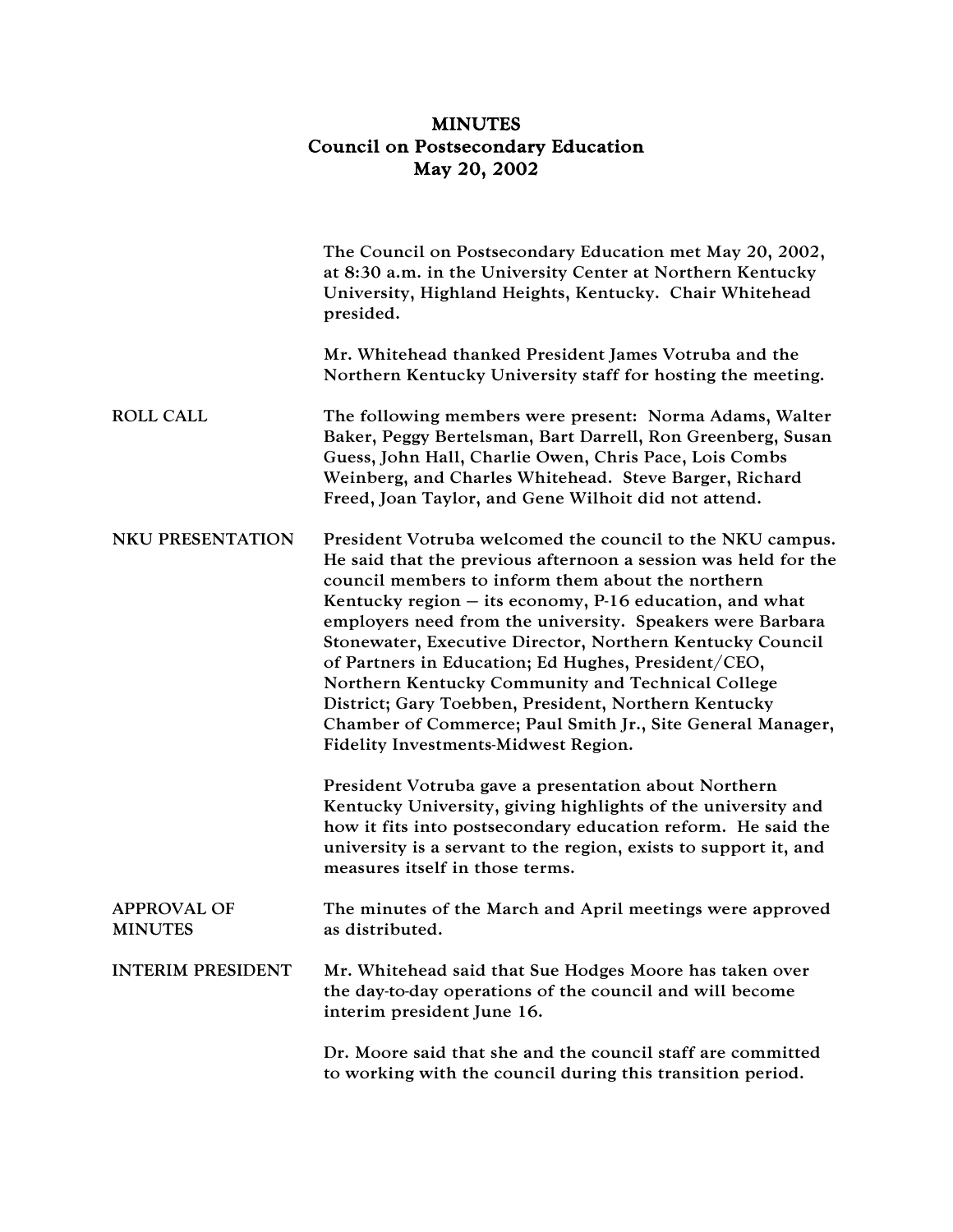| <b>2002 LEGISLATION</b>                                                                            | A summary of legislation affecting postsecondary education<br>passed by the 2002 Kentucky General Assembly was<br>distributed.                                                                                                                                                                                                                                                                                                                                                                                                                                                     |
|----------------------------------------------------------------------------------------------------|------------------------------------------------------------------------------------------------------------------------------------------------------------------------------------------------------------------------------------------------------------------------------------------------------------------------------------------------------------------------------------------------------------------------------------------------------------------------------------------------------------------------------------------------------------------------------------|
| 2002-04 OPERATING<br><b>AND CAPITAL</b><br><b>BUDGET REPORT</b>                                    | Both the 2002 Regular Session of the Kentucky General<br>Assembly and the 2002 First Extraordinary Session ended<br>with no agreement on a budget for 2002-04. The staff will<br>update the council as information is available.                                                                                                                                                                                                                                                                                                                                                   |
| 2002-04 CAPITAL<br>PROJECTS PRIORITIES<br><b>AND GUIDELINES</b>                                    | It is anticipated that the 2002-04 budget bill will include an<br>agency bond pool for the colleges and universities, although<br>it will be much smaller than that originally proposed by the<br>Governor in January. The bill will ask the council to<br>recommend individual projects to be funded with the agency<br>bond pool. The staff prepared a suggested list of five<br>priorities for discussion. If a budget for 2002-04 is enacted,<br>the council staff will present priorities and a list of<br>recommended projects to be funded for council approval in<br>July. |
| <b>AMENDMENT TO</b><br>2002-04 LIST OF<br>PROJECTS ELIGIBLE<br>FOR AGENCY BOND<br><b>AUTHORITY</b> | RECOMMENDATION: The staff recommends that the council<br>amend the 2002-04 list of eligible projects for agency bond<br>authority to include the Eastern Kentucky University \$10.5<br>million high voltage electrical distribution system project.<br>The staff also recommends that the council request that the<br>Governor and the General Assembly provide at least \$41.8<br>million agency bond pool authorization for 2002-04.                                                                                                                                             |
|                                                                                                    | MOTION: Mr. Greenberg moved that the recommendation be<br>approved. Ms. Bertelsman seconded the motion.                                                                                                                                                                                                                                                                                                                                                                                                                                                                            |
|                                                                                                    | Eastern Kentucky University has requested authority to<br>complete an emergency project that provides a long-term<br>solution for its primary high voltage electrical distribution<br>system. This project was not anticipated by the university<br>and, therefore, was not included in the list of eligible<br>projects to be funded by the agency bond pool. Approval of<br>this recommendation would place the project in the Priority<br>3 list of projects.                                                                                                                   |
|                                                                                                    | VOTE: The motion passed.                                                                                                                                                                                                                                                                                                                                                                                                                                                                                                                                                           |
|                                                                                                    | Ms. Bertelsman requested that the council work with the<br>presidents in their budget-setting process to ensure that each<br>university includes in its budget a certain percentage for on-<br>going maintenance projects.                                                                                                                                                                                                                                                                                                                                                         |
|                                                                                                    |                                                                                                                                                                                                                                                                                                                                                                                                                                                                                                                                                                                    |

MEASURING UP Kentucky was recently asked to be a model state for the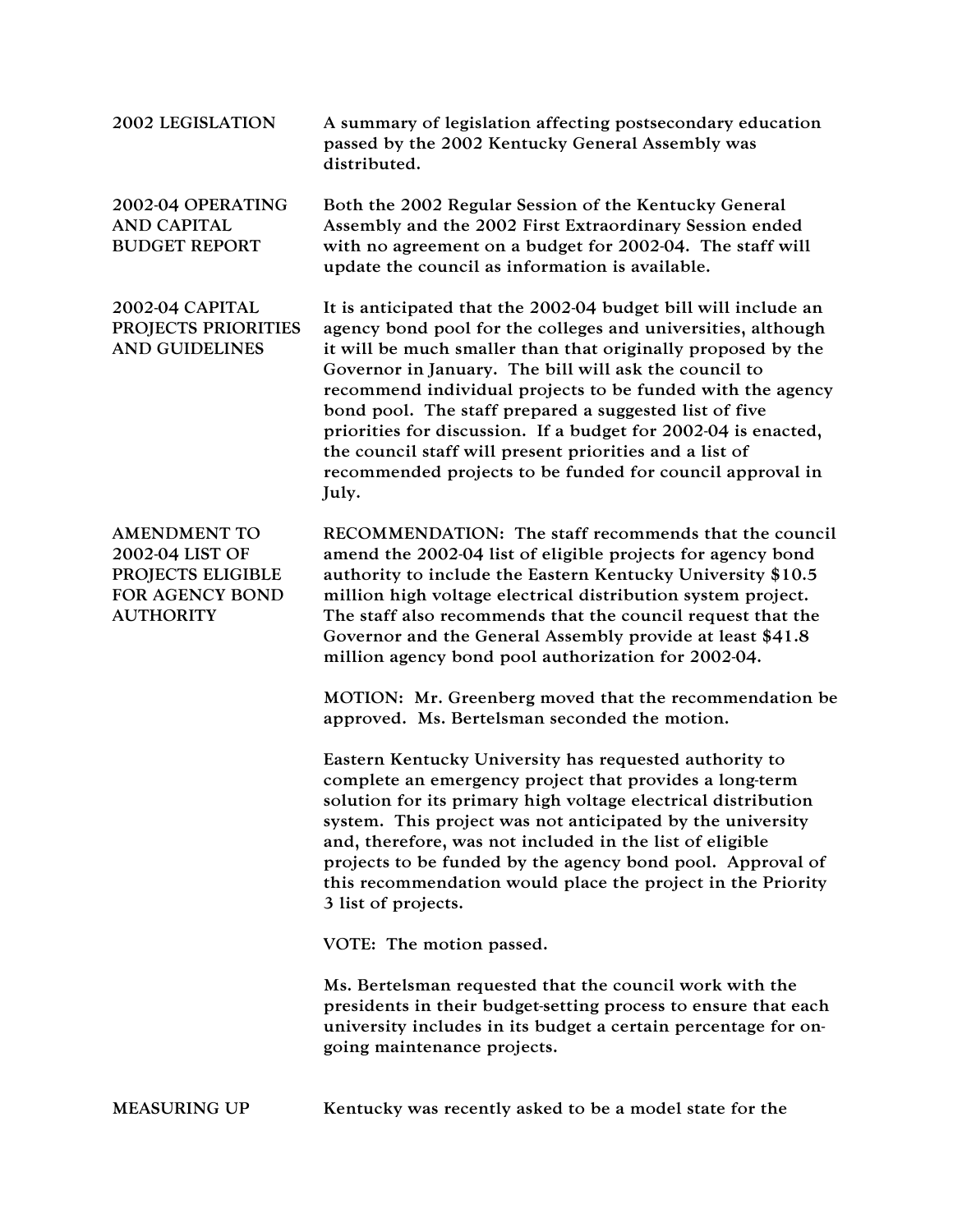| 2002                                     | student learning component of <i>Measuring Up 2002</i> , the next<br>edition of the state-by-state report card on higher education<br>published by the National Center for Public Policy and<br>Higher Education. Because of the key indicator system,<br>Kentucky is farther along than most other states in collecting<br>the right kinds of information. The 2002 report card will<br>include a chapter that features the work being done in<br>Kentucky. In addition, from 2002 to 2004, Kentucky will be<br>one of six or seven pilot states to administer common surveys<br>and exams and bring together test scores and pass rates<br>identified by the states and the National Center. |
|------------------------------------------|------------------------------------------------------------------------------------------------------------------------------------------------------------------------------------------------------------------------------------------------------------------------------------------------------------------------------------------------------------------------------------------------------------------------------------------------------------------------------------------------------------------------------------------------------------------------------------------------------------------------------------------------------------------------------------------------|
| 2002-03 ADULT<br><b>EDUCATION BUDGET</b> | RECOMMENDATION: The staff recommends that the council<br>approve the adult education budget for 2002-03, authorizing<br>allocation of $$11,648,637$ of the $$12$ million available in the<br>Adult Education and Literacy Trust Fund for 2002-03 to<br>support continued implementation of the adult education<br>agenda.                                                                                                                                                                                                                                                                                                                                                                      |
|                                          | MOTION: Ms. Bertelsman moved that the recommendation<br>be approved. Ms. Weinberg seconded the motion.                                                                                                                                                                                                                                                                                                                                                                                                                                                                                                                                                                                         |
|                                          | In November 2000, the council approved a strategic agenda<br>and a nine-point plan for adult education in Kentucky. Dr.<br>Cheryl King, Associate Vice President for Adult Education,<br>said that the state is making great strides, and it is highly<br>possible that the enrollment goal of 75,000 for 2002-03 will<br>be met. The goal for $2003$ is $90,000$ .                                                                                                                                                                                                                                                                                                                            |
|                                          | VOTE: The motion passed.                                                                                                                                                                                                                                                                                                                                                                                                                                                                                                                                                                                                                                                                       |
| <b>KYVAE.ORG</b>                         | In another attempt to extend access and increase the<br>efficiency of teaching adults, the Kentucky Virtual University<br>is working with the Kentucky Department of Adult Education<br>and Literacy to provide Web-based services through<br>KYVAE.org. The mission of the site is to provide the adult<br>learner and the adult educator access to literacy information,<br>curriculum, resources, and services.                                                                                                                                                                                                                                                                             |
|                                          | Peg Ramsey, director of adult education in Kenton County,<br>spoke about the value of the adult education on-line<br>products. These tools serve as a means to increase the<br>numbers and the success of adult education students.                                                                                                                                                                                                                                                                                                                                                                                                                                                            |
|                                          | Dr. King encouraged council members to visit the mobile<br>adult education unit parked outside the meeting site. This                                                                                                                                                                                                                                                                                                                                                                                                                                                                                                                                                                          |
|                                          | vehicle is an effort to go where the people are who need adult<br>education services.                                                                                                                                                                                                                                                                                                                                                                                                                                                                                                                                                                                                          |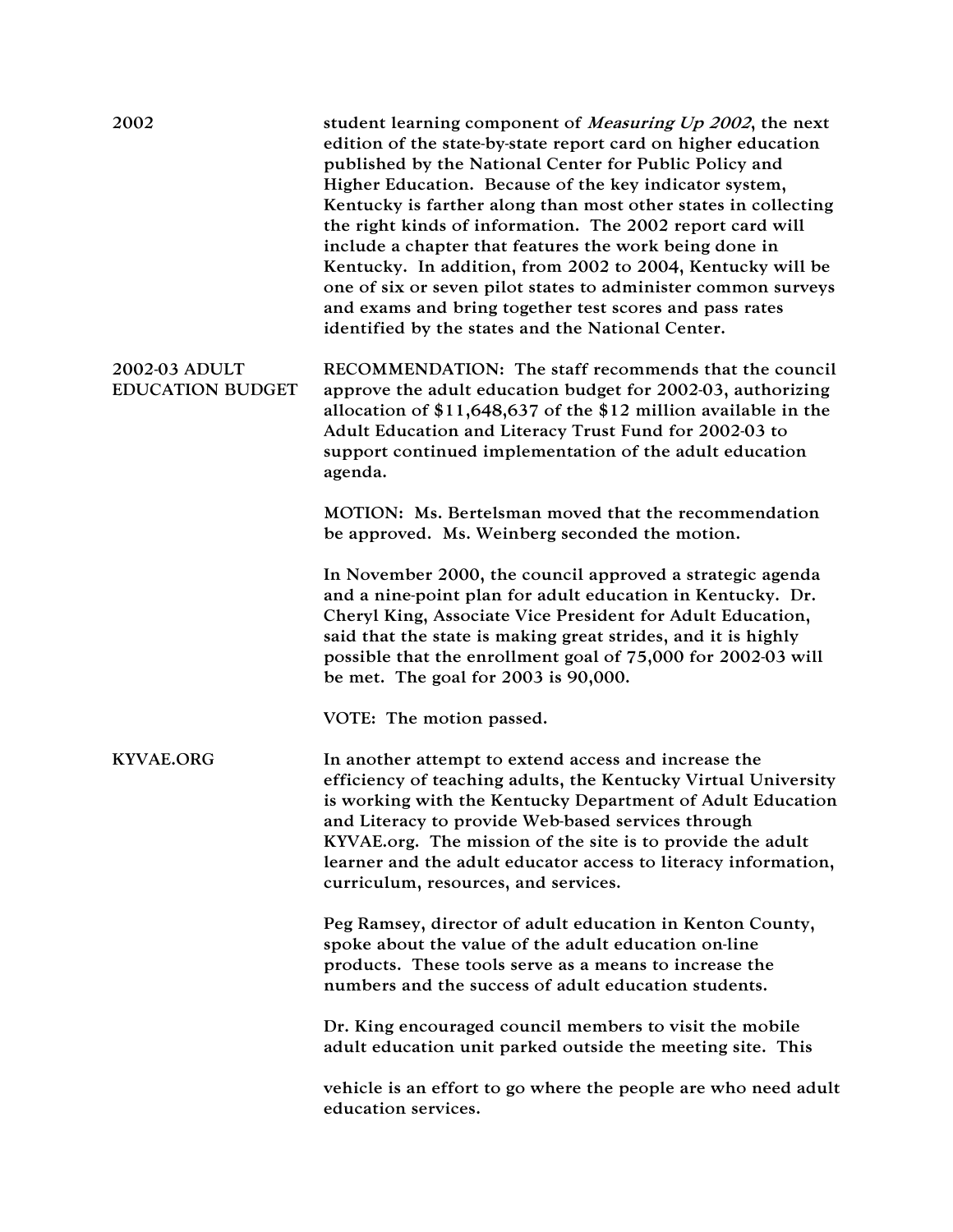|                                                                                       | Dr. King introduced James Parker, Southern States<br>Coordinator for the Office for Vocational Adult Education,<br>United States Department of Education. Mr. Parker and<br>others members of a review team are in Kentucky to visit and<br>talk with adult education providers. At the conclusion of the<br>review, a report will be issued which will be shared with the<br>council members. The federal government has initiated a<br>new review system and Kentucky was chosen to be the first<br>review state in the southern states because of the partnership<br>with postsecondary education.                                                                      |
|---------------------------------------------------------------------------------------|----------------------------------------------------------------------------------------------------------------------------------------------------------------------------------------------------------------------------------------------------------------------------------------------------------------------------------------------------------------------------------------------------------------------------------------------------------------------------------------------------------------------------------------------------------------------------------------------------------------------------------------------------------------------------|
| <b>SHUMAKER</b><br><b>RESOLUTION</b>                                                  | Mr. Whitehead read a resolution honoring and commending<br>President John Shumaker for his service to the University of<br>Louisville and the Commonwealth of Kentucky. President<br>Shumaker is leaving UofL to become the president of the<br>University of Tennessee.                                                                                                                                                                                                                                                                                                                                                                                                   |
| <b>FIPSE GRANT</b><br><b>PROPOSAL</b>                                                 | The Fund for the Improvement of Postsecondary Education,<br>an agency of the U.S. Department of Education, has accepted<br>the KYVU pre-proposal asking for \$450,000 over three years<br>to help expand significantly the scope of the KYVU call<br>center.                                                                                                                                                                                                                                                                                                                                                                                                               |
| <b>INTEL</b><br><b>INTERNATIONAL</b><br><b>SCIENCE AND</b><br><b>ENGINEERING FAIR</b> | Kentucky recently hosted the $53rd$ annual Intel International<br>Science and Engineering Fair. Council staff member Jennifer<br>Marsh said that the fair was a huge success. The council,<br>along with the Kentucky Department of Education and the<br>Governor's Office, contributed funds to help the fair<br>showcase Kentucky. All the institutions provided judges for<br>the competitions. All the public institutions and most of the<br>independent institutions provided scholarships worth over<br>\$1.7 million. Ms. Marsh thanked Ms. Weinberg for<br>moderating a women's panel to talk with girls about<br>succeeding in life and particularly in science. |
| <b>KEY INDICATORS</b>                                                                 | Performance indicator data was reported on graduation rates<br>of bachelor's degree students, numbers of community and<br>technical college transfers, and average number of credit<br>hours transferred. The systemwide graduation rate for<br>baccalaureate students has improved significantly since 1997.<br>The number of students transferring out of the KCTCS and<br>Lexington Community College to public and independent<br>four-year institutions is down, but the number of students<br>transferring to public institutions is up. Details                                                                                                                     |
|                                                                                       | by institution were included in the agenda book. The<br>cumulative data is available on the council's Web site.                                                                                                                                                                                                                                                                                                                                                                                                                                                                                                                                                            |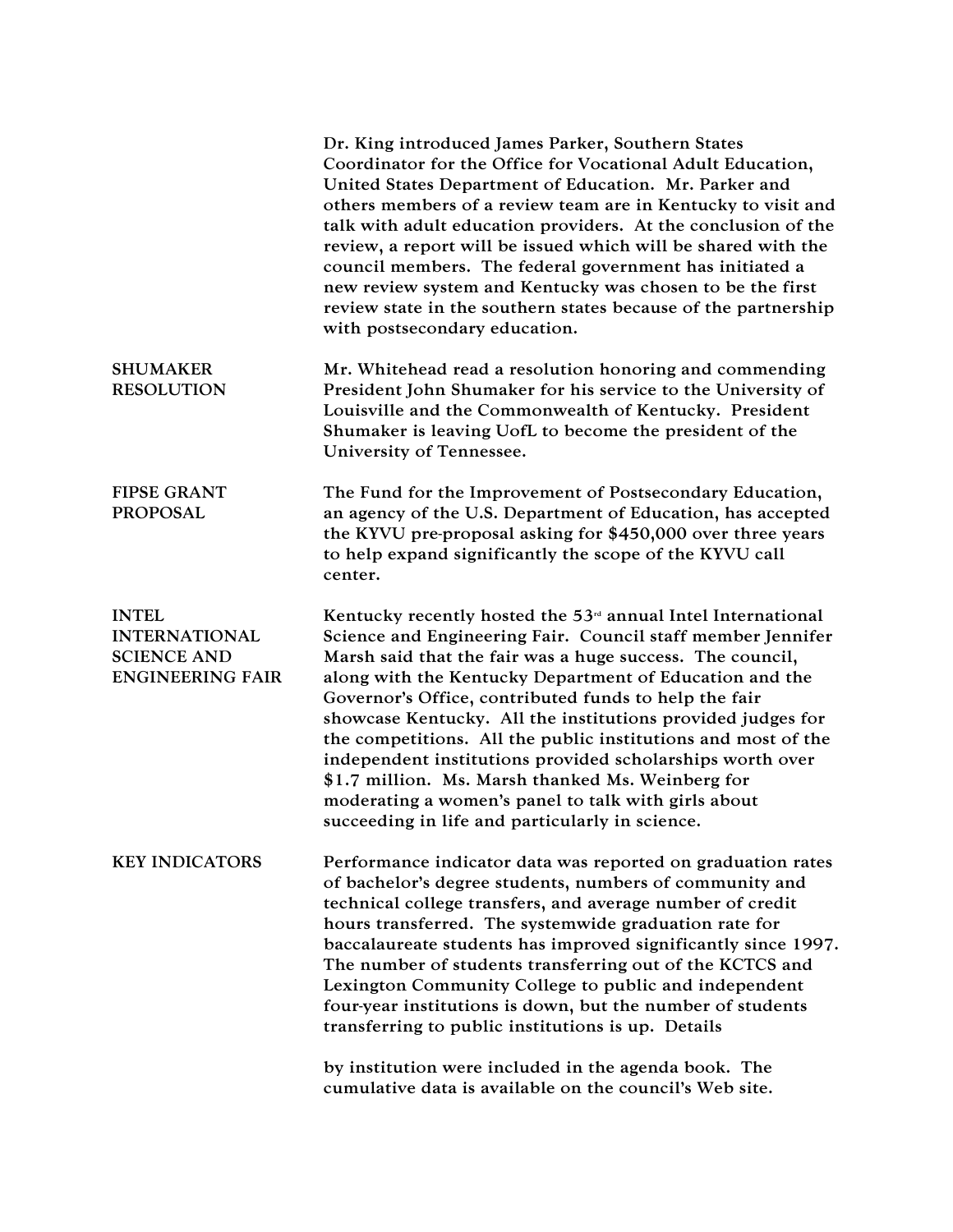| <b>APPLIED ASSOCIATE</b><br><b>TRANSFER</b><br><b>AGREEMENTS</b> | RECOMMENDATION: The staff recommends that the council<br>endorse the applied associate transfer agreement patterned<br>after the council's general education transfer agreement and<br>the baccalaureate program transfer frameworks.                                                                                                                                                                                                                                                                                                                                                                                                                |
|------------------------------------------------------------------|------------------------------------------------------------------------------------------------------------------------------------------------------------------------------------------------------------------------------------------------------------------------------------------------------------------------------------------------------------------------------------------------------------------------------------------------------------------------------------------------------------------------------------------------------------------------------------------------------------------------------------------------------|
|                                                                  | Dr. Jim Applegate, Vice President for Academic Affairs, said<br>there are increasing numbers of students seeking to transfer<br>to baccalaureate study after receiving applied associate of<br>science degrees from community colleges. The council staff<br>and the institutions thought it made sense to expand the<br>transfer agreement to accommodate these patterns of<br>behavior.                                                                                                                                                                                                                                                            |
|                                                                  | MOTION: Mr. Baker moved that the recommendation be<br>approved. Ms. Weinberg seconded the motion.                                                                                                                                                                                                                                                                                                                                                                                                                                                                                                                                                    |
|                                                                  | Ms. Bertelsman said that this will give real meaning of<br>"system" to students who choose to transfer courses from one<br>institution to another or who wish to continue their<br>education at a four-year institution.                                                                                                                                                                                                                                                                                                                                                                                                                             |
|                                                                  | VOTE: The motion passed.                                                                                                                                                                                                                                                                                                                                                                                                                                                                                                                                                                                                                             |
| <b>KEES</b><br><b>ADMINISTRATIVE</b><br><b>REGULATION</b>        | RECOMMENDATION: The staff recommends that the council<br>propose amendments to the administrative regulation,<br>entitled 13 KAR: 2:090 Kentucky Educational Excellence<br>Scholarship, so that the administrative regulation can<br>undergo the Legislative Research Commission amendment<br>process and be reviewed following the requirements of KRS<br>Chapter 13A.                                                                                                                                                                                                                                                                              |
|                                                                  | The changes result from the actions taken by the 2002<br>Kentucky General Assembly. These include expanding KEES<br>award payments to the children of Kentucky's active military<br>personnel when the children attend high school out-of-state,<br>and allowing students to receive full eight semesters of KEES<br>awards when their major includes graduate-level study before<br>they complete a four-year undergraduate program. The<br>council staff had planned to propose a change having to do<br>with calculating cumulative grade point averages but this<br>revision needs more study so will be brought to a future<br>council meeting. |
|                                                                  | MOTION: Ms. Weinberg moved that the recommendation be<br>approved. Ms. Bertelsman seconded the motion.<br>VOTE: The motion passed.                                                                                                                                                                                                                                                                                                                                                                                                                                                                                                                   |
| <b>CEO REPORT</b>                                                | A report was included in the agenda book on the April 15<br>meeting of the Committee on Equal Opportunities. Major                                                                                                                                                                                                                                                                                                                                                                                                                                                                                                                                   |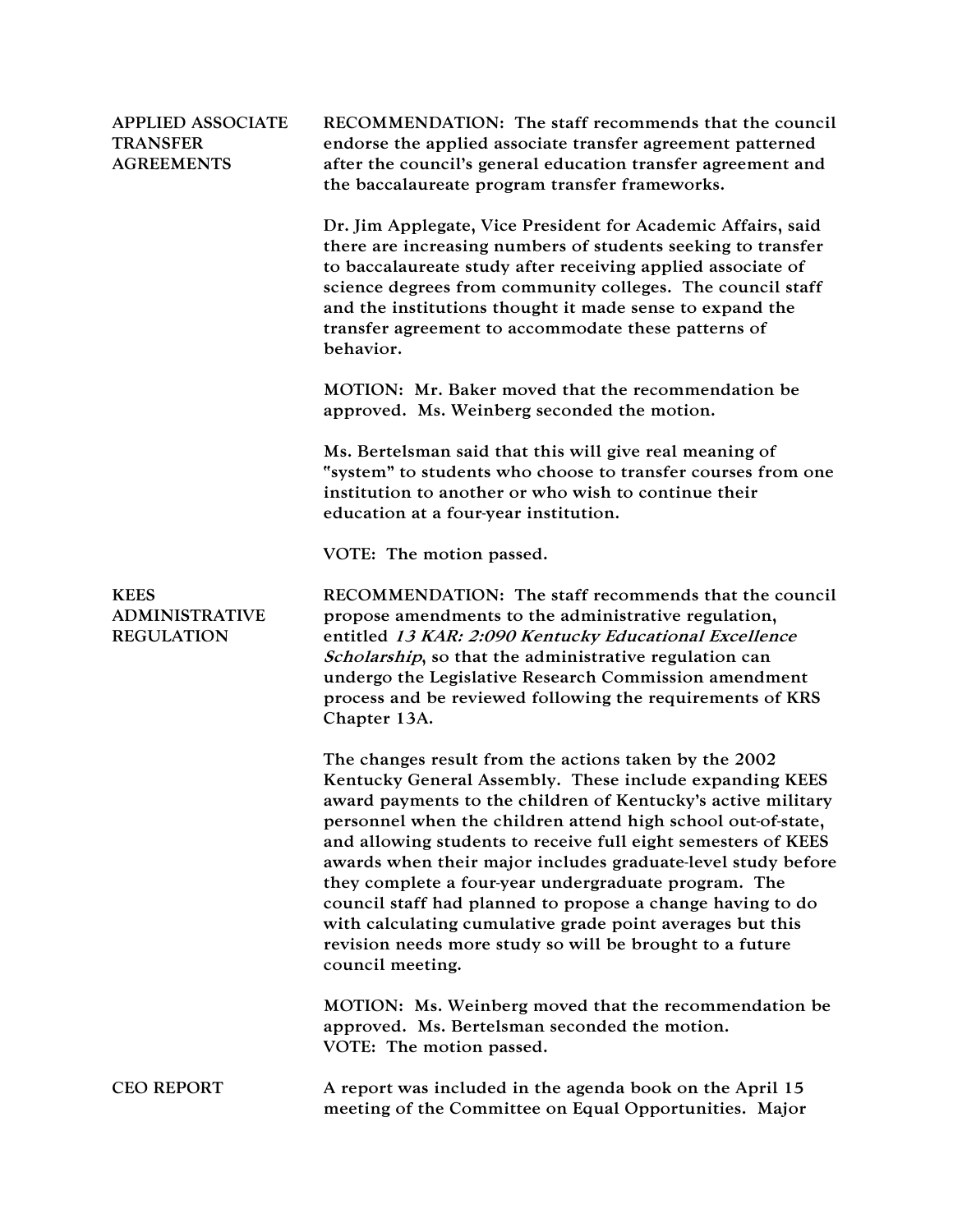topics of discussion were the performance of students on the PRAXIS II exam for teacher certification and items related to teacher preparation. The CEO recommended that the council send a letter to KSU expressing grave concern about the continued decline in performance on the PRAXIS exam by students in the KSU teacher education program.

Mr. Baker said that he has always been supportive of efforts to improve Kentucky State University. But he said that the pass rate for KSU students on the PRAXIS exam is disgraceful. He said students across the entire Commonwealth are doing well except those at KSU. It is unfair to the Kentucky students attending that institution to be educated in such a way that they are not performing like their peers elsewhere in the state.

President Reid said his institution's number one priority is to improve the test scores of those students and a plan is in place to achieve this. He said it is unfair to compare KSU students with other students in the Commonwealth. KSU has an open access policy, and data shows that KSU students need considerably more support, counsel, and programs in order to be successful. He also said that the performance on the PRAXIS is not a criteria to determine the performance of teacher education programs. He said the proper use of the PRAXIS is to develop the programs at the institutions. He said that KSU should be given time to implement its plan to improve the test scores and should not be compared to other institutions in the state.

MOTION: Mr. Baker moved that the council send a letter to the Kentucky State University board of regents expressing concern with the performance of students on the PRAXIS test and expressing the need for improvement. Mr. Hall seconded the motion.

VOTE: The motion passed.

EXTENSION OF 1997 KY PLAN FOR EQUAL **OPPORTUNITIES** 

RECOMMENDATION: The Committee on Equal Opportunities recommends that the council extend the effective date of the 1997-2000 Kentucky Plan for Equal Opportunities to July 2004.

The Kentucky Plan expires July 30, 2002. The partnership agreement with the U.S. Department of Education's Office for Civil Rights to bring Kentucky into compliance with Title VI of the Civil Rights Act of 1964 expires December 31, 2002. Kentucky will not know whether it will be released from the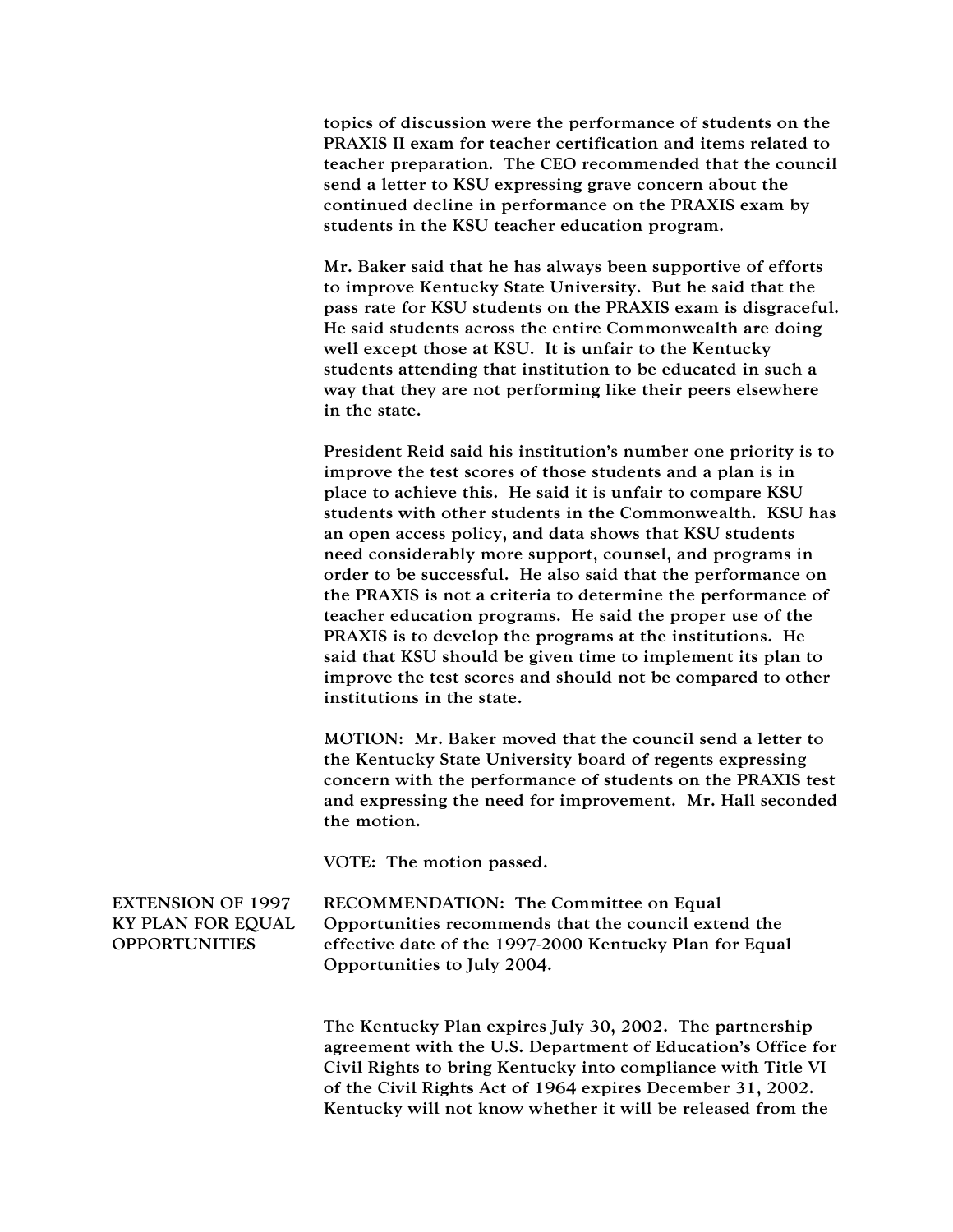|                                                                                                                                                    | partnership until March 2003. Therefore, the current plan<br>should be extended to allow the completion of the<br>partnership agreement and to allow sufficient time to<br>develop a new equal opportunities plan.                                                                                                                                                                                                     |
|----------------------------------------------------------------------------------------------------------------------------------------------------|------------------------------------------------------------------------------------------------------------------------------------------------------------------------------------------------------------------------------------------------------------------------------------------------------------------------------------------------------------------------------------------------------------------------|
|                                                                                                                                                    | MOTION: Ms. Guess moved that the recommendation be<br>approved. Ms. Weinberg seconded the motion.                                                                                                                                                                                                                                                                                                                      |
|                                                                                                                                                    | VOTE: The motion passed.                                                                                                                                                                                                                                                                                                                                                                                               |
| KY/OHIO<br><b>TUITION</b><br><b>RECIPROCITY</b><br><b>AGREEMENTS</b>                                                                               | RECOMMENDATION: The staff recommends that the council<br>approve the undergraduate and graduate tuition reciprocity<br>agreements between Kentucky and Ohio.                                                                                                                                                                                                                                                           |
|                                                                                                                                                    | The agreements between Kentucky and Ohio expire June 30,<br>2002. They expand educational opportunities in the<br>northern Kentucky/Cincinnati area.                                                                                                                                                                                                                                                                   |
|                                                                                                                                                    | MOTION: Mr. Baker moved that the recommendation be<br>approved. Ms. Weinberg seconded the motion.                                                                                                                                                                                                                                                                                                                      |
|                                                                                                                                                    | VOTE: The motion passed.                                                                                                                                                                                                                                                                                                                                                                                               |
| KIA, ENDOWMENT<br><b>MATCH PROGRAM</b><br>ANNUAL REPORT,<br>TEACHER ED SUMMIT,<br><b>LABOR MARKET</b><br>SURVEY,<br>COLLABORATION,<br>KYVU/WVA MOA | Information was included in the agenda book pertaining to<br>the status of Kentucky Innovation Act activities; endowment<br>match program 2000-01 annual report; report on teacher<br>education summit; workforce development labor market<br>survey; report on the March collaborative discussion; and a<br>report on the KYVU memorandum of agreement with West<br>Virginia. There was no discussion of these items. |
| P-16 COUNCIL<br><b>KET BOARD</b>                                                                                                                   | Mr. Whitehead announced that he has appointed Bart Darrell<br>to the P-16 Council and Richard Freed to the Kentucky<br><b>Educational Television Board.</b>                                                                                                                                                                                                                                                            |
| <b>COUNCIL</b><br><b>CHAIR</b>                                                                                                                     | MOTION: On behalf of the nominating committee, Ms.<br>Weinberg moved that Norma Adams serve as council chair for<br>the coming year, effective July 1, 2002. Ms. Bertelsman<br>seconded the motion.                                                                                                                                                                                                                    |
|                                                                                                                                                    | VOTE: The motion passed.                                                                                                                                                                                                                                                                                                                                                                                               |
| <b>COUNCIL</b><br><b>VICE CHAIR</b>                                                                                                                | MOTION: On behalf of the nominating committee, Ms.<br>Weinberg moved that Mr. Barger serve as council vice chair<br>for the coming year, effective July 1, 2002. Ms. Bertelsman<br>seconded the motion.                                                                                                                                                                                                                |
|                                                                                                                                                    | VOTE: The motion passed.                                                                                                                                                                                                                                                                                                                                                                                               |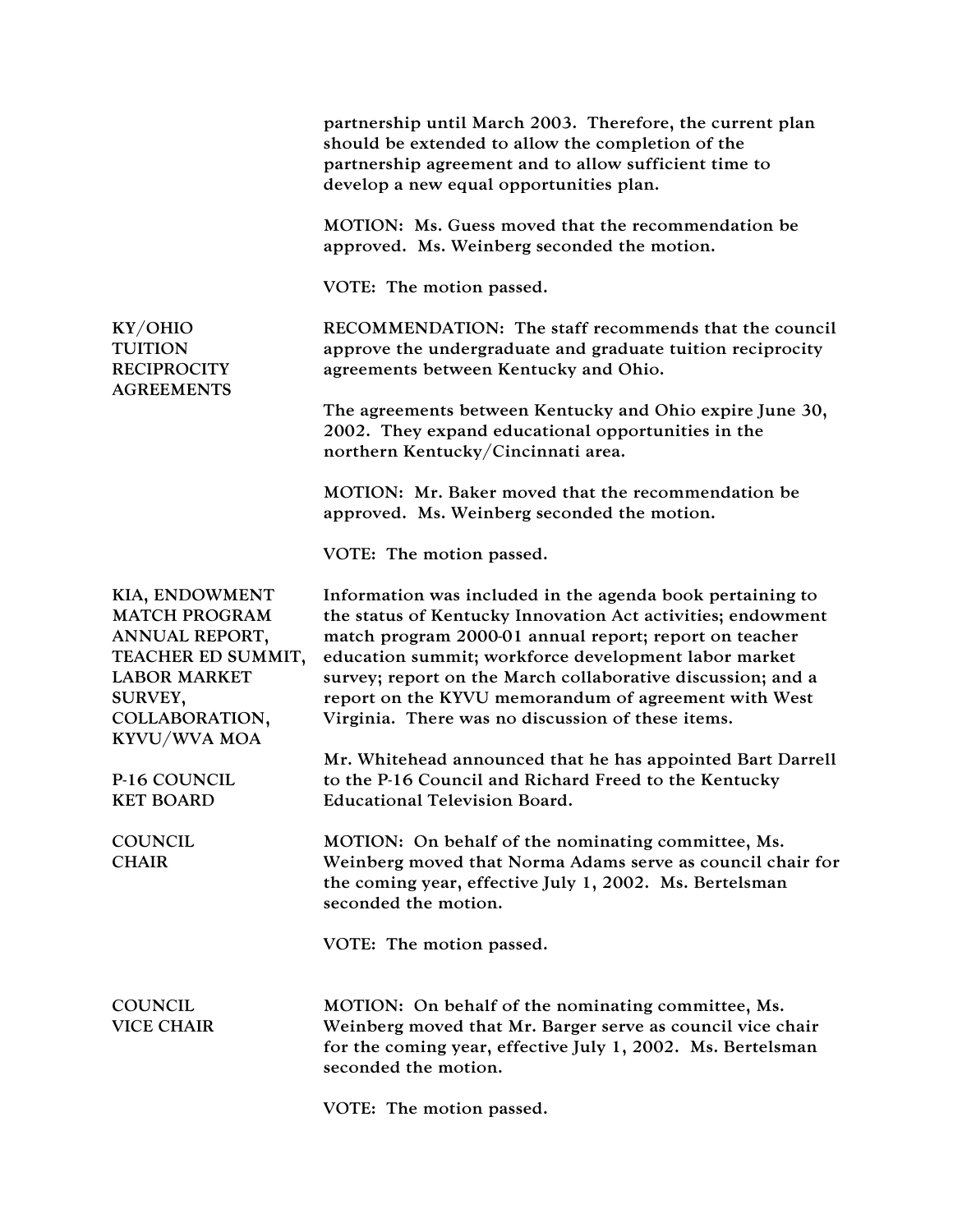| <b>PRESIDENTIAL</b><br><b>SEARCH</b>                           | Mr. Whitehead said that the council itself will operate as a<br>committee of the whole to conduct the search for the next<br>council president. A screening committee has been<br>appointed: Mr. Baker (chair), Mr. Hall (vice chair), Mr. Freed,<br>Mr. Greenberg, Ms. Bertelsman, Ms. Guess, Mr. Pace, and<br>President Votruba. The screening committee should move as<br>quickly as possible and present candidates back to the<br>council.                                                                                                                                                                                                               |
|----------------------------------------------------------------|---------------------------------------------------------------------------------------------------------------------------------------------------------------------------------------------------------------------------------------------------------------------------------------------------------------------------------------------------------------------------------------------------------------------------------------------------------------------------------------------------------------------------------------------------------------------------------------------------------------------------------------------------------------|
|                                                                | As outgoing chair, Mr. Whitehead said that it has been a<br>pleasure to serve for the last three years. He said that reform<br>is alive and well, and our indicators show that the state has<br>made tremendous progress. The council should be proud of<br>what has been accomplished. But this is a process and a lot<br>of work remains to be done. Education is the future of<br>Kentucky and the council is not going to let the citizens of<br>this state down. The citizens of Kentucky will have the same<br>standard of living as the rest of this country and the rest of<br>the world.                                                             |
| <b>DISCUSSION WITH</b><br><b>PRESIDENT</b><br><b>ALEXANDER</b> | Mr. Whitehead said that he was disappointed in a recent<br>newspaper article where President King Alexander spoke<br>about the lack of trust in the council. He asked President<br>Alexander to explain his comments.                                                                                                                                                                                                                                                                                                                                                                                                                                         |
|                                                                | President Alexander said that he is not concerned with the<br>individual council members but said there is a<br>communication gap between the council as a whole and the<br>presidents. He said that postsecondary reform is vital to the<br>growth of the state. The next council president should have<br>the confidence of every university and college in the state<br>and decisions should be made cooperatively and<br>collaboratively, not unilaterally. The new president must be<br>an advocate for public and private but primarily public<br>postsecondary education and funding methodologies must be<br>fair and equitable all across the state. |
|                                                                | Mr. Whitehead said that the council has made it its mission<br>to say that the whole is greater than the sum of its parts and<br>has been trying to build a system. He said that he recently<br>met with the chairs and vice chairs of the institutions' boards<br>of regents and trustees and there was agreement to operate as<br>a system rather than individually to improve the lives of the<br>citizens of the Commonwealth. Funding is limited and<br>priorities must be set to use the money that is available in the<br>best way possible for the good the state.                                                                                    |
|                                                                | Ms. Bertelsman said that the council is going through a                                                                                                                                                                                                                                                                                                                                                                                                                                                                                                                                                                                                       |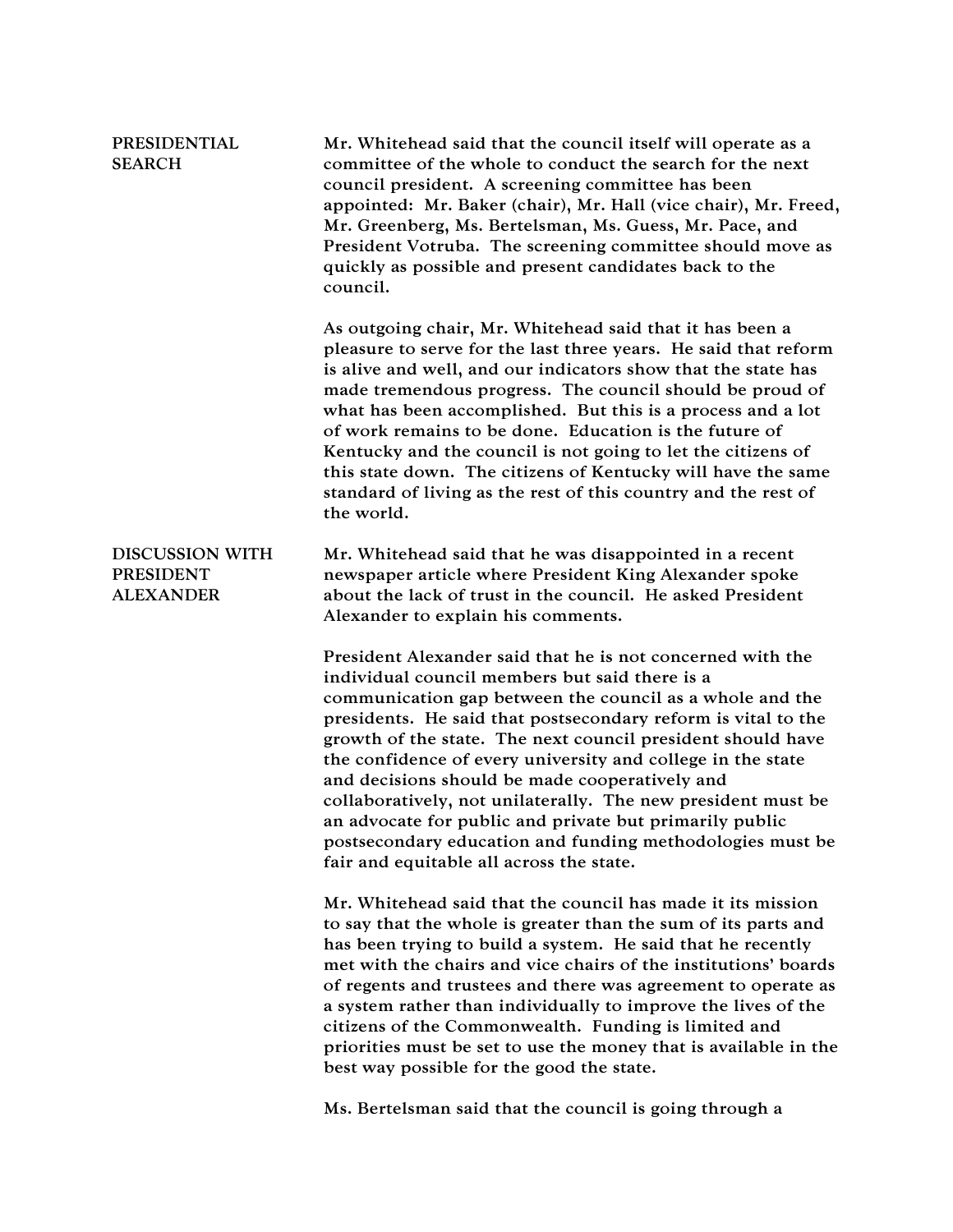period of transition and needs the support of everyone, particularly the presidents. She asked the presidents for their support and to give the council the opportunity to answer questions and concerns.

President Votruba said that the council received a letter from him on behalf of all of the presidents expressing support of postsecondary reform and support of the council during this transition. He said that there will probably always be some level of tension between the council that sets overall priorities for the state and the institutions that must represent the communities they serve. It is important to find a leader who understands those realities and doesn't let "perfect be the enemy of good." Higher education is at the center of this state's priorities more than any time in recent history. There has been a cultural change in Kentucky. This year higher education was the last to receive budget cuts – not the first, which was the practice prior to 1997. Part of the responsibility of the council is to keep higher education at the center of economic and quality-of-life issues in this state.

State Representative Jim Callahan was in the audience and addressed the council. He said he sponsored House Bill 1 passed by the 1997 Extraordinary Session of the Kentucky General Assembly after talking with Governor Patton about the Governor's vision of where he wanted to see Kentucky go in postsecondary education. Representative Callahan said that the selection of the next council president is a very important decision. The new president must be very diversified. The president and the council must be strong and the institutions must be willing to cooperate to continue postsecondary education reform. We must look to the future and do better than we did in the past, although we have made great improvements. Representative Callahan said he is deeply committed to ensure we do not change what has been started for Kentucky. He appealed to the presidents to work with the council and to not return to the old system. He also said that it is important that the next Governor of Kentucky has the same feeling about education as Governor Patton. Mr. Whitehead said that it has been a pleasure working with the council staff and complimented the staff on its work.

NEXT MEETING The next meeting is July 21 and 22 at Centre College in Danville.

The meeting adjourned at 11:45 a.m.

ADJOURNMENT